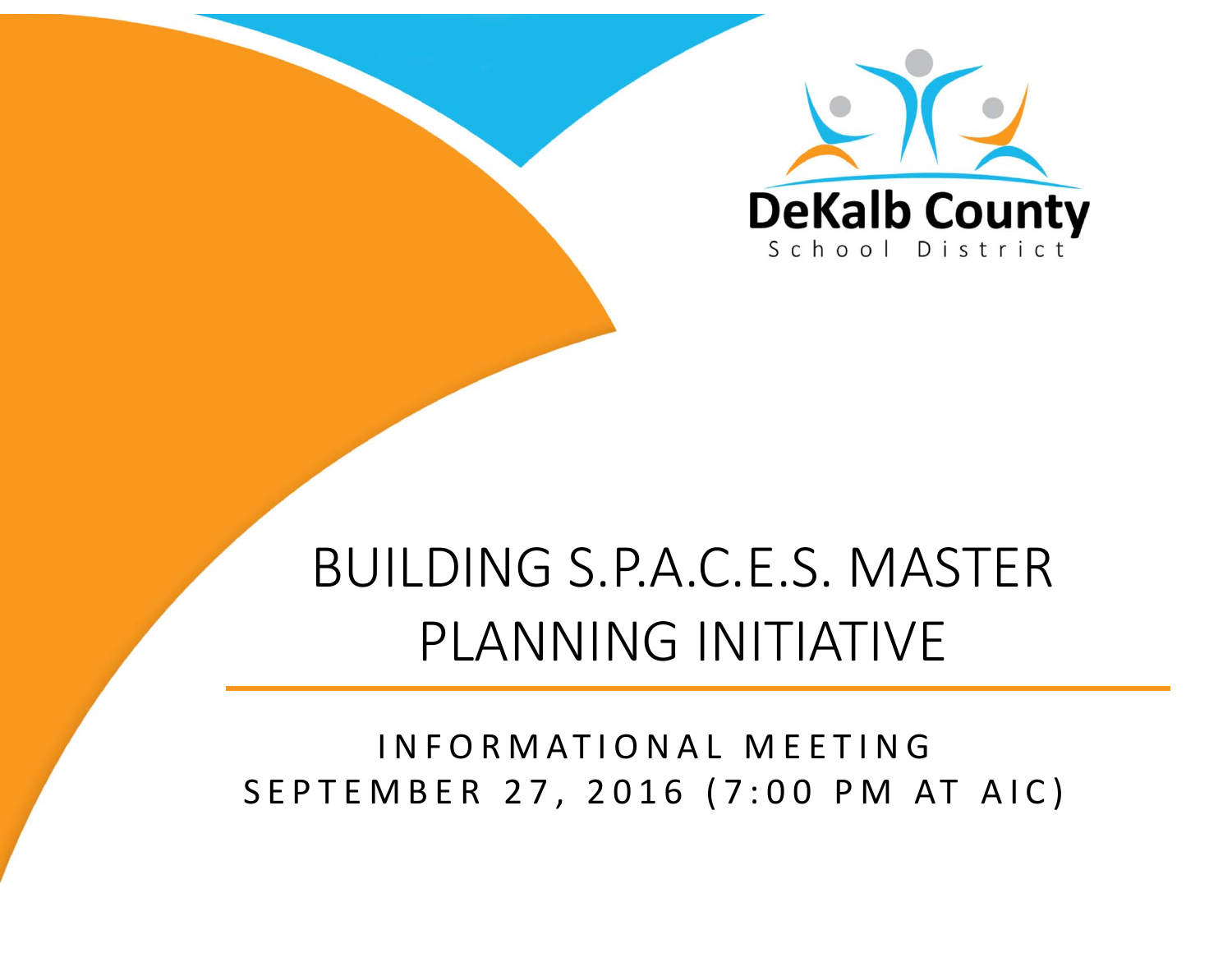# AGENDA

- **Introductions and Purpose of Tonight's Meeting**
- Building S.P.A.C.E.S. Master Planning Initiative
- **Secondary School Facility Planning and Feasibility Study Recommendation**
- **Summary of Facility Data and Assessments**

### **Next Steps**

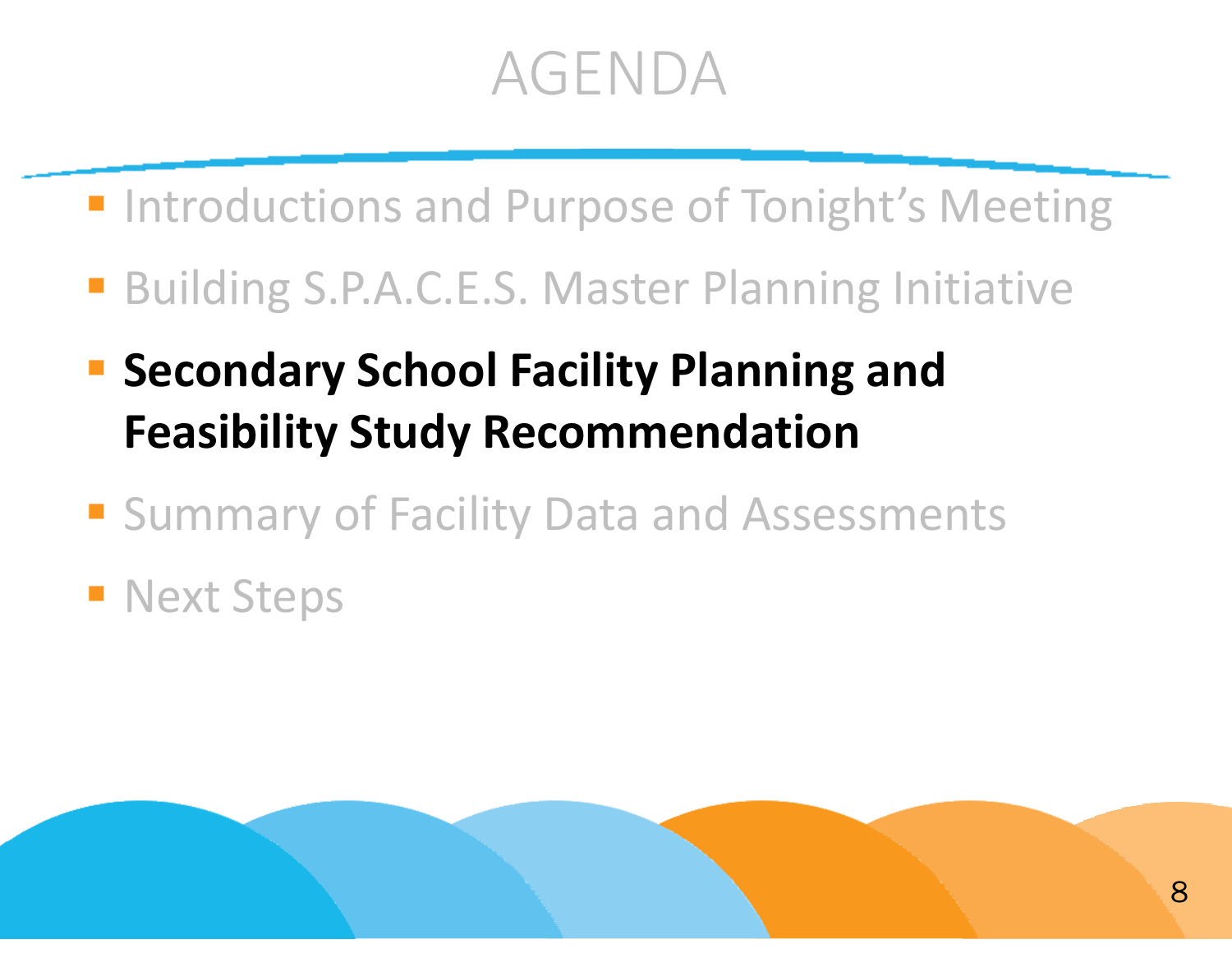### STRATEGIC FOCUS: OVERCROWDING OF MIDDLE AND HIGH SCHOOLS IN 7 CLUSTERS



Seven overcrowded clusters (**in red**): Dunwoody, Chamblee, Cross Keys, Lakeside, Tucker, Druid Hills, and **Clarkston** 

- 3,853 HS Seats Needed in Fall 2022 (14,672 Enrollment with 10,819 Capacity for seven high schools in red area)
- • 1,791 MS Seats Needed in Fall 2022 (10,867 Enrollment with 9,076 Capacity for seven middle schools in red area)
- A shortage of more than 5,600 seats in MS/HS by Fall 2022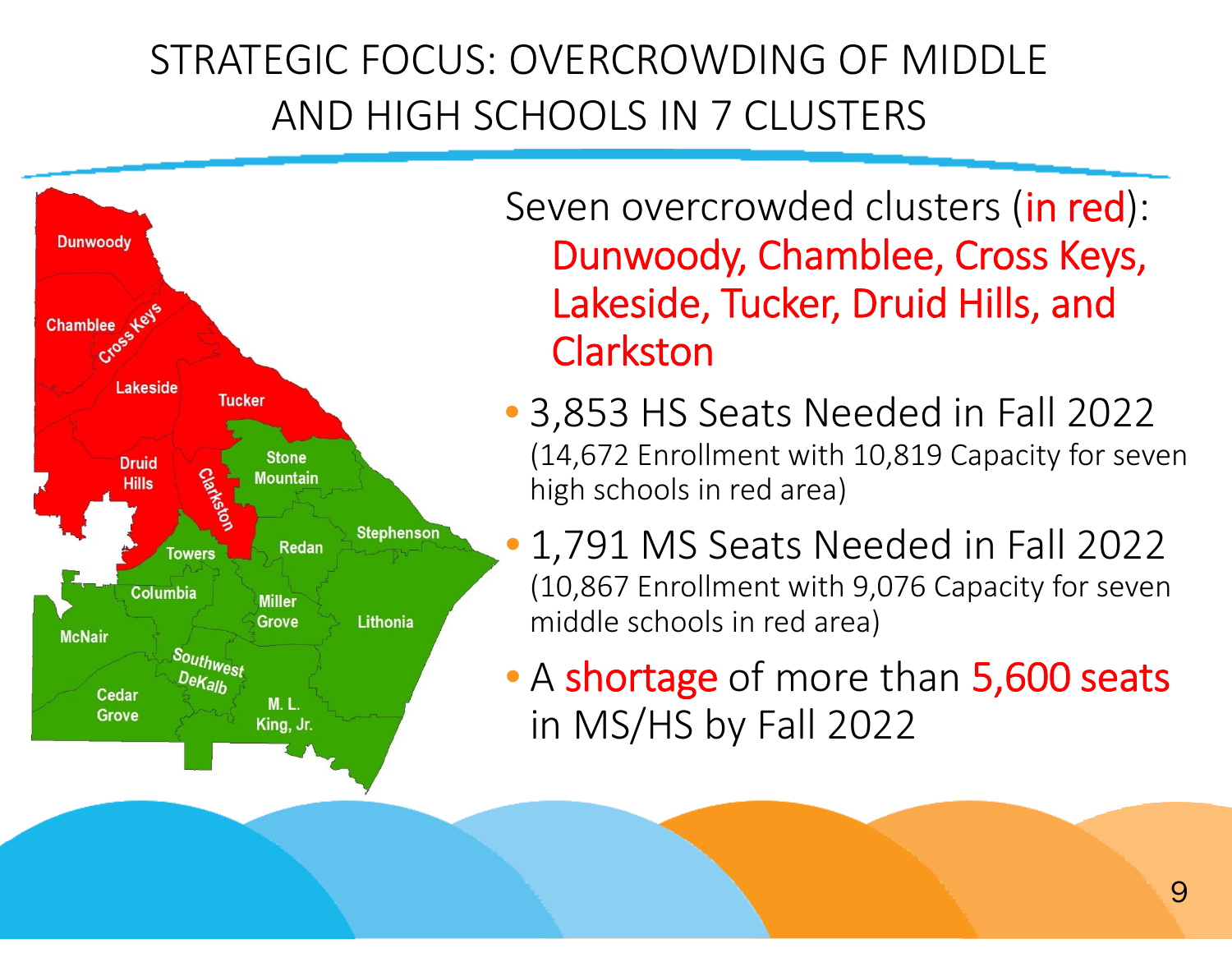## 2017‐2022 E‐SPLOST

APPROVED MAY 24, 2016

#### Funds to Fix This Problem:





- 3,853 HS Seats Needed in Fall 2022 (14,672 Enrollment with 10,819 Capacity for seven high schools in red area)
- 1.791 MS Seats Needed in Fall 2022 (10,867 Enrollment with 9,076 Capacity for seven middle schools in red area)
- A shortage of more than 5,600 seats in MS/HS by Fall 2022

#### Funds to Fix These Problems:

- •HVAC
- •Athletic facilities
- • Safety & Security (personnel, cameras, access control, fencing, doors, etc.)
- •Parking
- •Technology (computers, labs, etc.)
- • Curricular programs (STEM, IB, Arts, Culinary, Dual-language, etc.)

#### E-SPLOST Categories:

| <b>Projects (Referendum Focus Areas)</b>           | \$ millions   |
|----------------------------------------------------|---------------|
| 1. Safety and Security Improvements                | \$15          |
| 2. New Facilities and Additions                    | $$170 + $60*$ |
| 3. Facility Condition Improvements                 | \$100         |
| 4. Technology Improvements                         | \$65          |
| 5. Buses, Vehicles, and other Capital<br>Equipment | \$40          |
| * Management Support & Contingency                 | \$50          |
| <b>Totals</b>                                      | \$500         |

*\*Approximately \$60 million committed to two new elementary schools in Cross Keys cluster*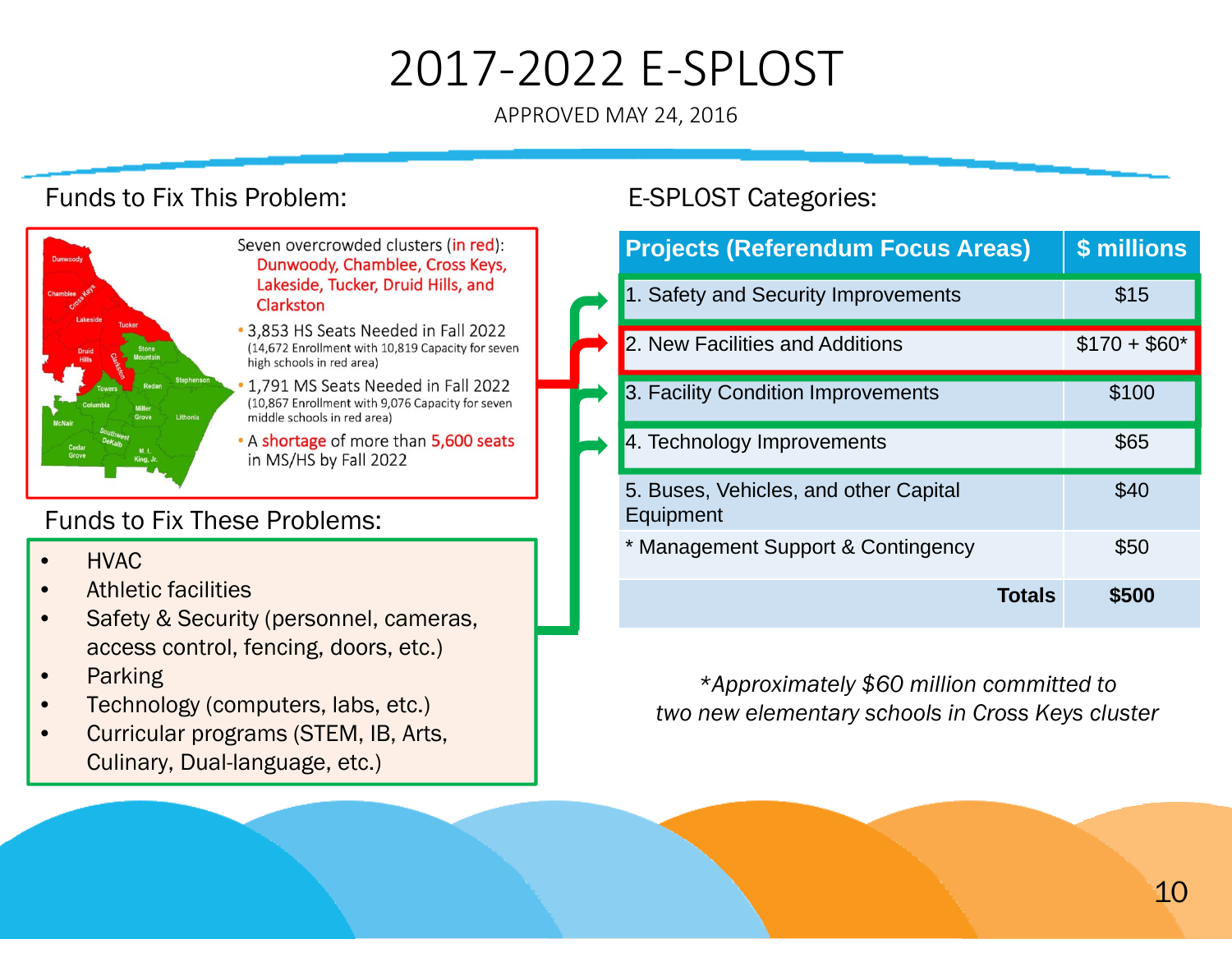# STAKEHOLDER ENGAGEMENT

### Three rounds of stakeholder engagement

#### **Round 1: Challenges and Opportunities**

| <b>Steering Committee* Meetings</b> |                |  |  |  |  |
|-------------------------------------|----------------|--|--|--|--|
| <b>Region 5 Committee</b>           | March 31, 2016 |  |  |  |  |
| <b>Region 4 Committee</b>           | March 30, 2016 |  |  |  |  |
| <b>Region 3 Committee</b>           | March 29, 2016 |  |  |  |  |
| <b>Region 2 Committee</b>           | March 28, 2016 |  |  |  |  |
| <b>Region 1 Committee</b>           | March 24, 2016 |  |  |  |  |

| <b>Public Meetings</b> |                |  |  |  |  |
|------------------------|----------------|--|--|--|--|
| <b>Tucker HS</b>       | April 12, 2016 |  |  |  |  |
| Southwest DeKalb HS    | April 14, 2016 |  |  |  |  |

**Online Survey** 

\* One parent and one administrator from each middle & high school<br>Sep 27, 2016 Informational Meeting

#### **Round 2: Stakeholder Priorities**

| April 26, 2016 |
|----------------|
| April 27, 2016 |
| April 28, 2016 |
| May 2, 2016    |
| May 3, 2016    |
|                |

| c Meetings |                |                  | <b>Public Meetings</b> | <b>Public Meetings</b> |  |
|------------|----------------|------------------|------------------------|------------------------|--|
|            | April 12, 2016 | Dunwoody HS      | May 10, 2016           | <b>Clarkston HS</b>    |  |
| <b>HS</b>  | April 14, 2016 | <b>McNair HS</b> | May 12, 2016           | <b>Cross Keys HS</b>   |  |

Regional Steering Committee\* meetings Public meetings Online surveys

#### **2: Stakeholder Priorities Round 3: Options to Address Overcrowding**

| <b>Steering Committee* Meetings</b> |                | <b>Steering Committee* Meetings</b> |                | <b>Steering Committee* Meetings</b> |               |
|-------------------------------------|----------------|-------------------------------------|----------------|-------------------------------------|---------------|
| <b>Region 5 Committee</b>           | March 31, 2016 | <b>Region 1 Committee</b>           | April 26, 2016 | <b>Region 5 Committee</b>           | June 27, 2016 |
| <b>Region 4 Committee</b>           | March 30, 2016 | <b>Region 2 Committee</b>           | April 27, 2016 | <b>Region 4 Committee</b>           | June 23, 2016 |
| <b>Region 3 Committee</b>           | March 29, 2016 | <b>Region 3 Committee</b>           | April 28, 2016 | <b>Region 3 Committee</b>           | June 22, 2016 |
| <b>Region 2 Committee</b>           | March 28, 2016 | <b>Region 4 Committee</b>           | May 2, 2016    | <b>Region 2 Committee</b>           | June 21, 2016 |
| Region 1 Committee                  | March 24, 2016 | <b>Region 5 Committee</b>           | May 3, 2016    | <b>Region 1 Committee</b>           | June 20, 2016 |

| <b>Public Meetings</b> |                |                  | <b>Public Meetings</b> | <b>Public Meetings</b> |                        |  |
|------------------------|----------------|------------------|------------------------|------------------------|------------------------|--|
| r HS                   | April 12, 2016 | Dunwoody HS      | May 10, 2016           | <b>Clarkston HS</b>    | <b>August 23, 2016</b> |  |
| west DeKalb HS         | April 14, 2016 | <b>McNair HS</b> | May 12, 2016           | Cross Keys HS          | August 25, 2016        |  |

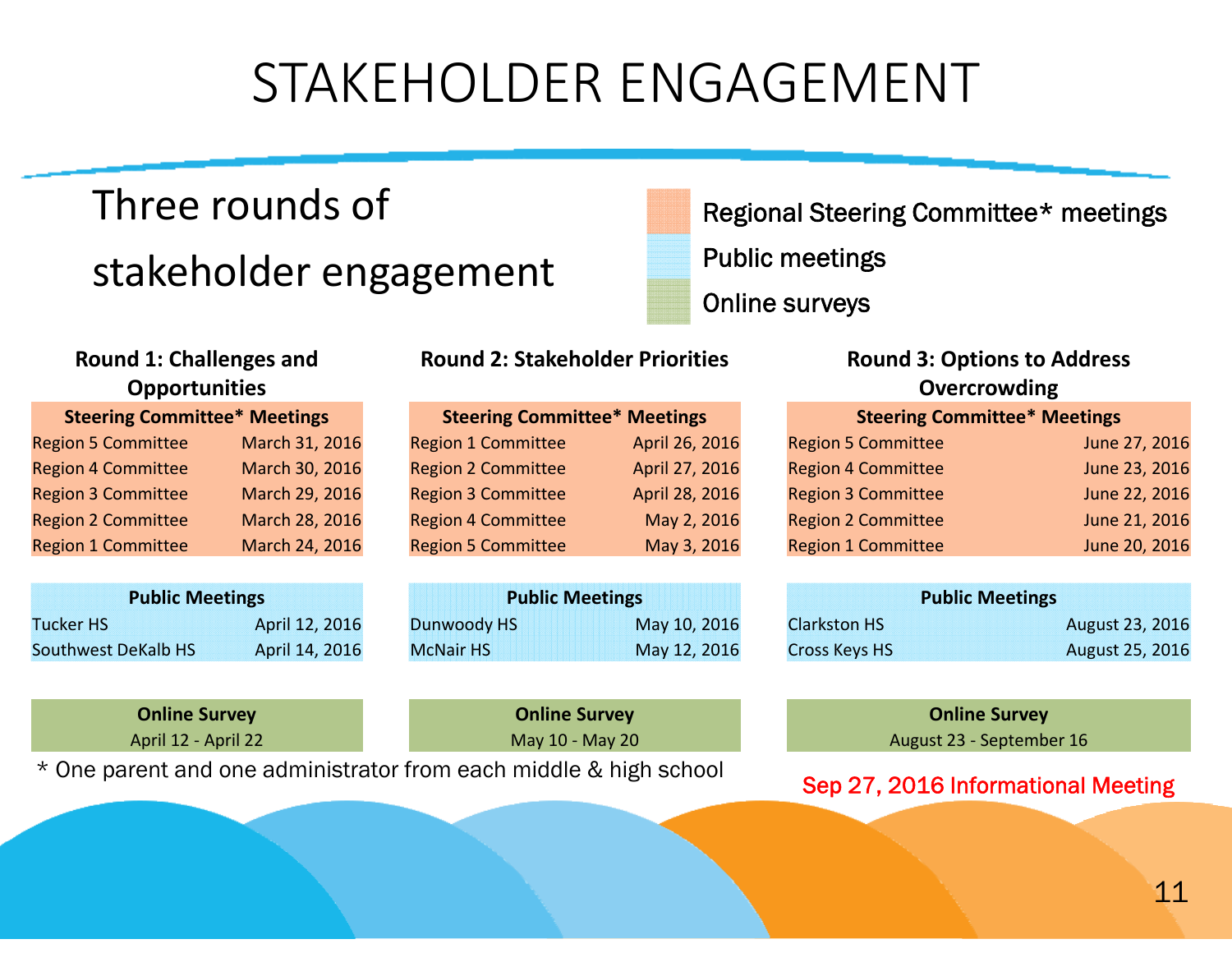### STAKEHOLDER ENGAGEMENT ROUND 3: WHAT DID WE HEAR? August 23– September 16

- **Stakeholder input received, from Aug 23 to Sep 16** 
	- Public Meetings (Aug 23 and Aug 25): Approximately 700 attendees
	- Online Survey: More than 6,000 responses
	- Formal Letter Responses from School Councils, PTAs, and Foundations: 20 school organizations
- Major themes
	- Opposition to split feeders (keep one-to-one feeder patterns)
	- **Concern over budget constraints**
	- **Anxiety over potential future redistricting**
	- Consensus to keep Chamblee magnet programs at current locations
	- Except Chamblee/Cross Keys clusters, all other clusters asked to keep existing attendance areas intact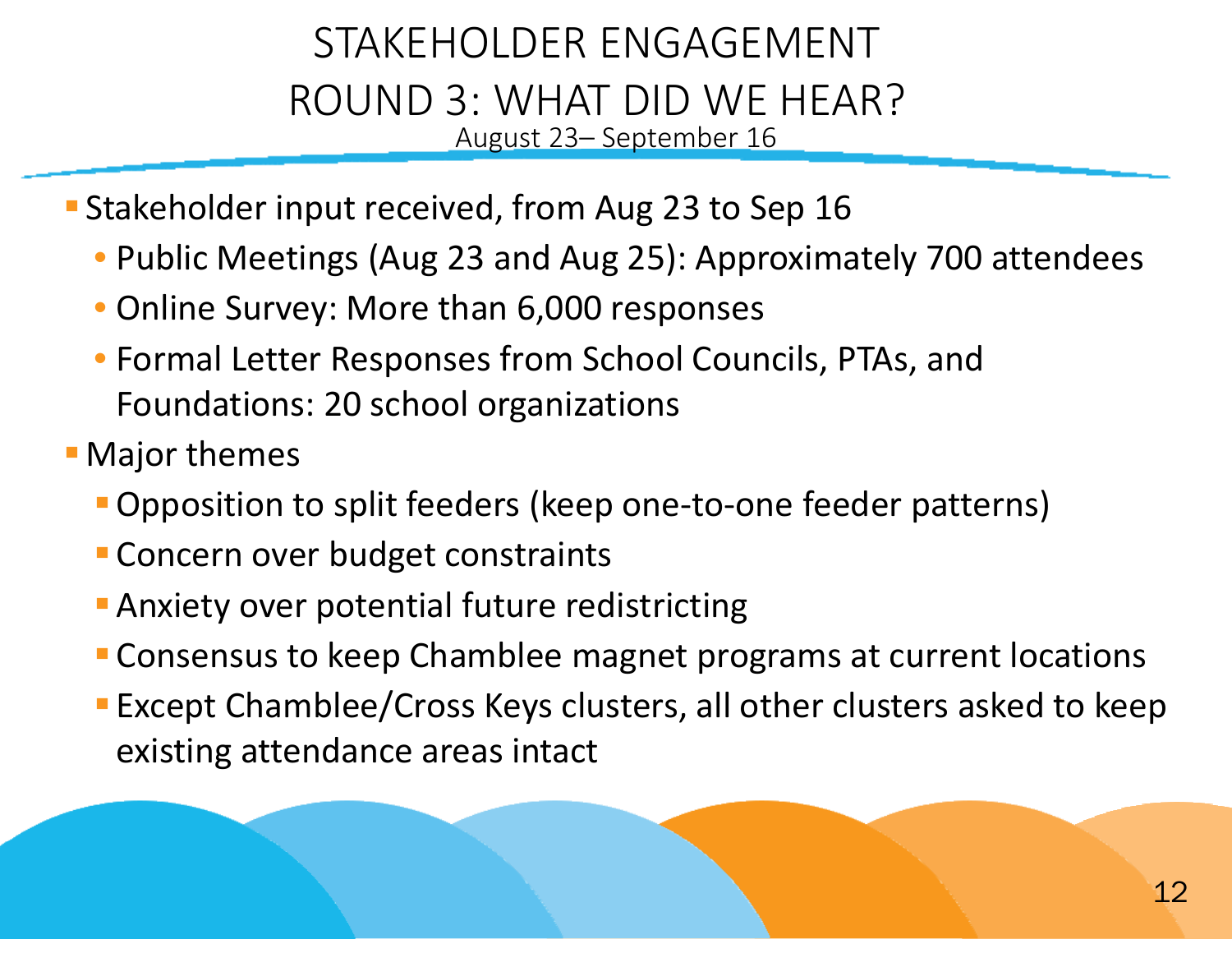### GUIDING PRINCIPLES USED TO DEVELOP RECOMMENDED PLAN TO ADDRESS OVERCROWDING

- Address overcrowding and linear shape of Cross Keys cluster;
- Eliminate portable classrooms and overcrowding in all middle and high schools by Fall 2022;
- As much as possible, minimize impact on students and families;
- No split feeders, but multiple middle schools could feed into one high school;
- Use existing district property (i.e., Briarcliff site) and/or leverage the revenue‐neutral sale of the property;
- Do not relocate Chamblee magnets; and
- Keep existing 18 clusters and, as <sup>a</sup> result, create larger capacity high schools where needed.

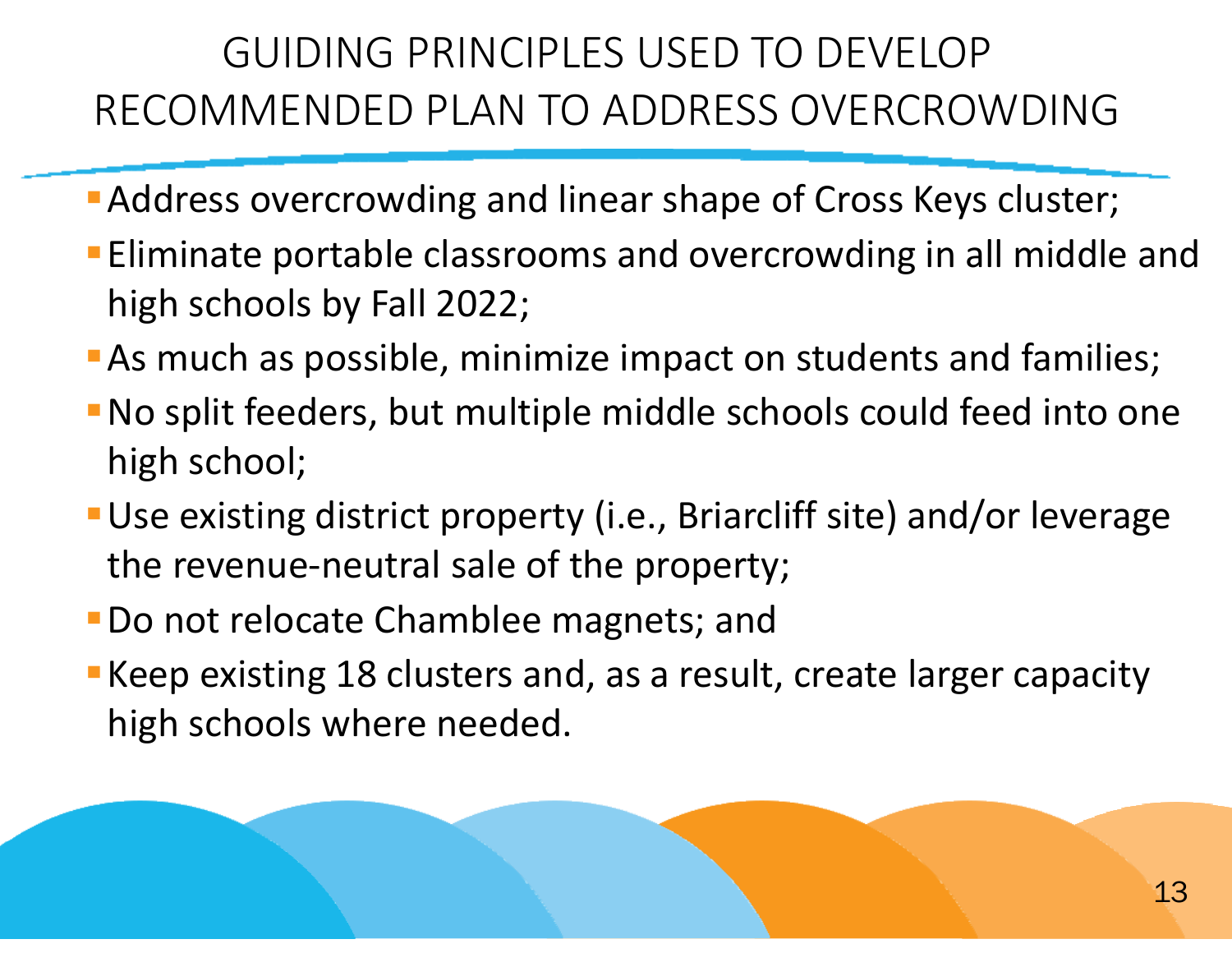- **Re-cluster existing Chamblee and Cross Keys Clusters** 
	- Build a new 2,500 seat Cross Keys HS at Briarcliff site (or "cost‐neutral" location in Brookhaven area)
	- Convert existing Cross Keys HS to new 1,500 seat Cross Keys MS (classroom addition is required)
	- **Build new 600 seat addition at the existing** Chamblee HS (2,400‐seat capacity)
	- Sequoyah MS and Chamblee MS will serve as <sup>a</sup> Chamblee cluster middle schools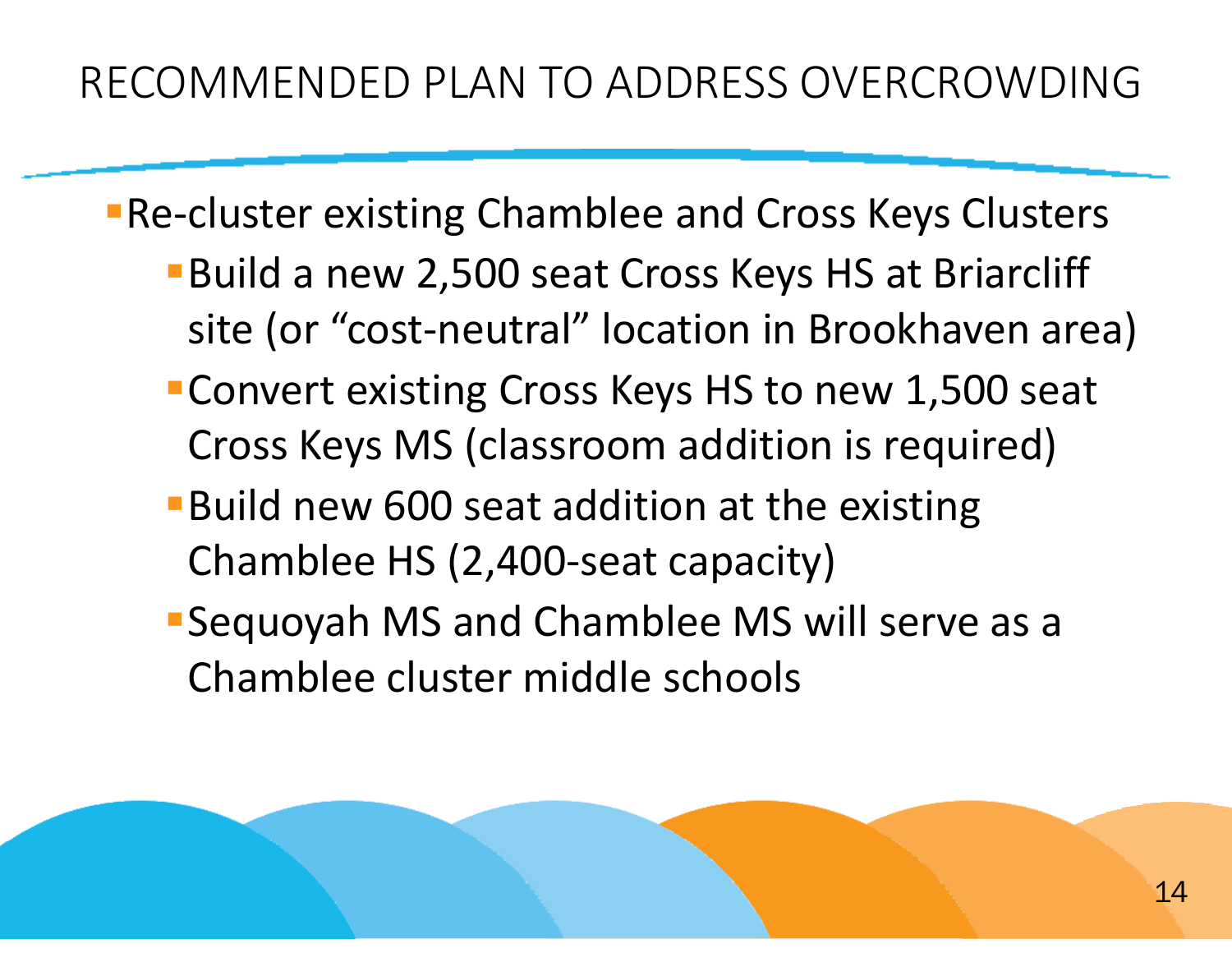## RECOMMENDED PLAN TO ADDRESS OVERCROWDING

Build new additions in Dunwoody cluster:

- 600 seats at Dunwoody HS (2,100‐seat capacity)
- 450 seats at Peachtree MS (1,700-seat capacity)
- Build new 750 seat addition at Lakeside HS (2,500‐seat capacity)
- Build new additions in Clarkston cluster:
	- 650 seats at Clarkston HS (1,925‐seat capacity)
	- 300 seat at Freedom MS (1,675-seat capacity)
- Build new auditorium at Cedar Grove HS

Total estimated budget: \$205 million